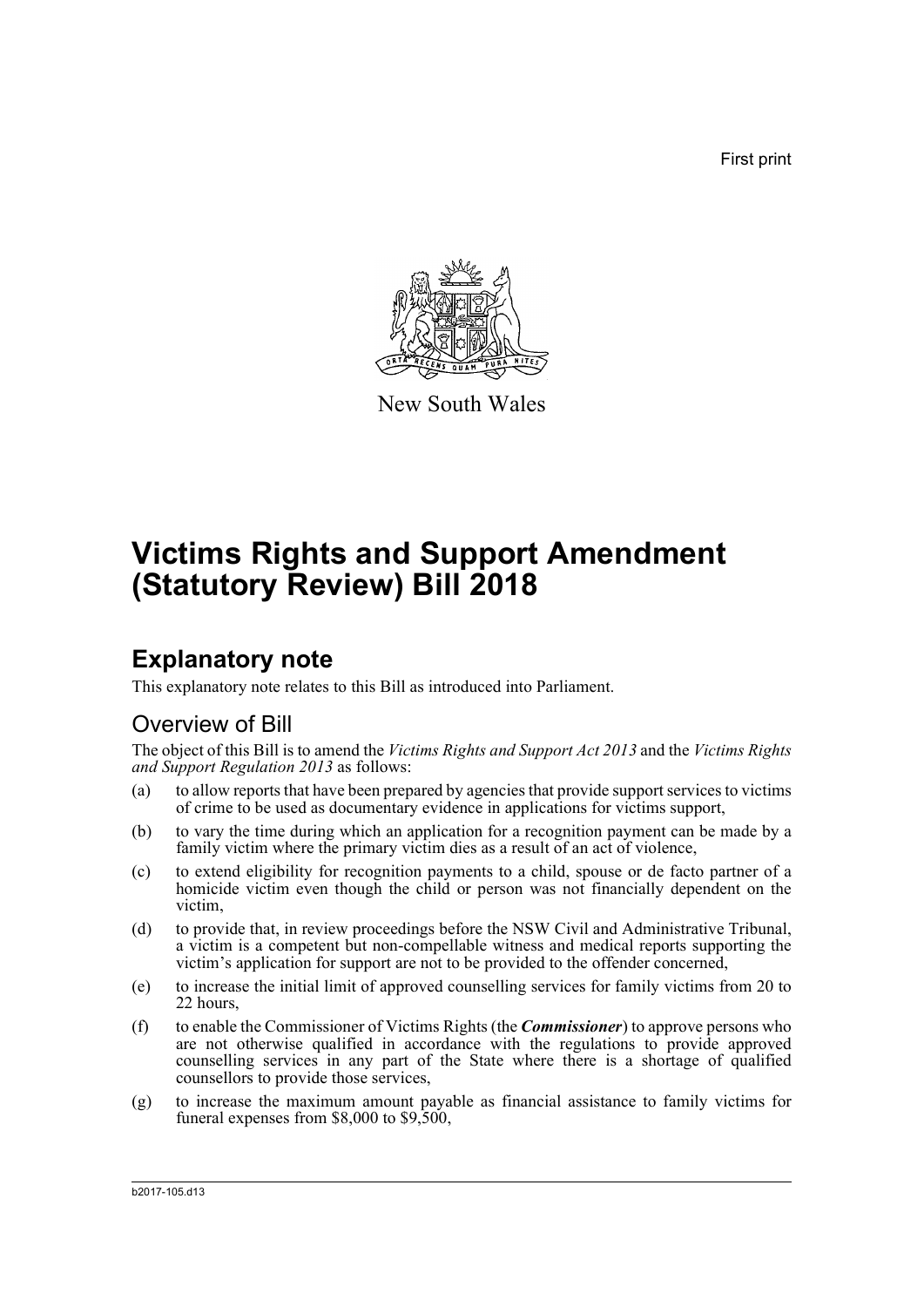(h) to make other amendments of an administrative, minor or technical nature. This Bill also:

- (a) amends other legislation to extend the time for bringing proceedings for offences involving the publication or broadcasting of the names of children involved in criminal proceedings and their siblings, or victims of sexual assaults, from 6 months to 2 years, and
- (b) makes a consequential amendment to the *Civil and Administrative Tribunal Act 2013*.

## Outline of provisions

**Clause 1** sets out the name (also called the short title) of the proposed Act.

**Clause 2** provides for the commencement of the proposed Act on a day or days to be appointed by proclamation.

## **Schedule 1 Amendment of Victims Rights and Support Act 2013 No 37**

**Schedule 1 [1]** modifies the eligibility for category A recognition payments (that is, payments intended to provide recognition of the trauma suffered by close family members of acts of violence that apparently occurred in the course of the commission of a homicide). The amendment:

- (a) provides that a child whose parent is a homicide victim is eligible for a recognition payment of \$15,000 without needing to prove financial dependence on the victim, and
- (b) provides that a spouse or de facto partner of a homicide victim is eligible for a recognition payment of \$7,500 without needing to prove financial dependence on the victim.

**Schedule 1 [2]** provides that a report prepared by a victims support agency that an act of violence has occurred or that an injury has been sustained is documentary evidence supporting an application for financial assistance for immediate needs.

**Schedule 1 [3]** provides that, in the case of an application for financial assistance for economic loss or for a recognition payment, a report by a victims support agency that the applicant is a victim of an act of violence is documentary evidence to support the application.

**Schedule 1 [4]–[6]** modify the time limit for making an application for a recognition payment made by a family victim where it has been established that the primary victim died as a result of an act of violence.

**Schedule 1 [7]** provides that an application for victims support lapses if the applicant fails to provide all supporting evidence within 12 months after being requested to do so on at least 3 separate occasions and the Commissioner decides that the applicant does not have a valid reason for failing to provide that evidence.

**Schedule 1 [8]** enables the Commissioner to amend a notice of the determination of an application for victims support for the purposes of correcting an error.

**Schedule 1 [9]** omits a requirement that the Commissioner must consider any condition of the primary victim that directly or indirectly contributed to the injury or death sustained by the victim in determining whether or not to approve the giving of victims support and in determining the amount of financial support to be given or recognition payment to be made.

**Schedule 1 [10]** provides that any delay in a victim reporting a crime to police, or any failure to report an act of violence to a relevant health professional or practitioner or a relevant agency, will no longer be matters that the Commissioner must have regard to in determining whether or not to approve the giving of victims support and related matters.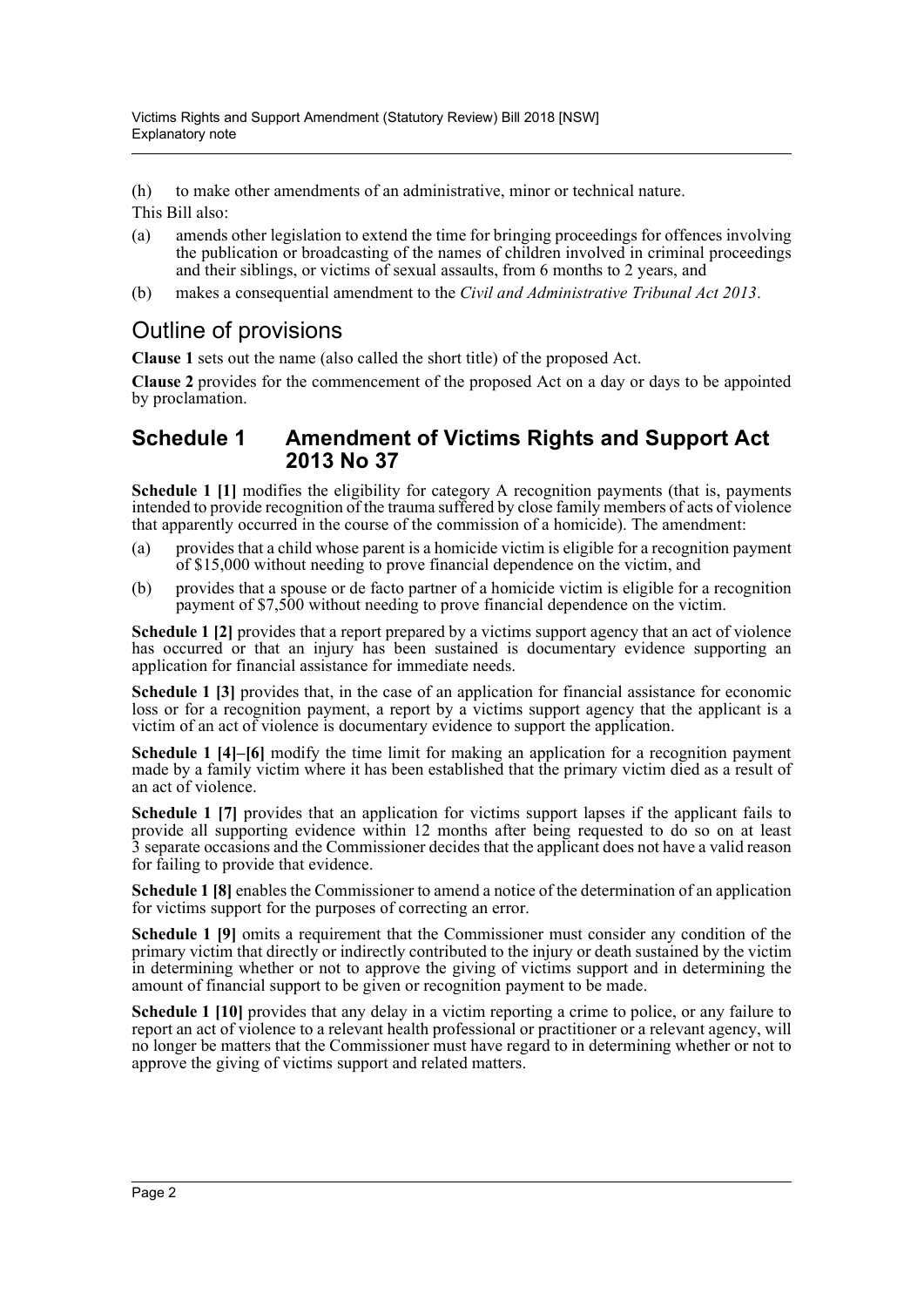**Schedule 1 [11]** provides that:

- (a) the approval of victims support is subject to the condition that the victim must notify the Commissioner of any amount that the victim has already received from other sources in connection with the relevant act of violence, and
- (b) the Commissioner may withhold all or part of the money that would otherwise be payable to the victim if the victim has received an amount from another source and failed to notify the Commissioner.

**Schedule 1 [12]** extends (from 28 days to 90 days) the period in which an applicant for victims support can apply for an internal review of a decision relating to the application.

**Schedule 1 [13]** modifies the definition of *relevant offence* for the purposes of the scheme under Part 5 of the Act for the recovery of victims support payments from offenders.

**Schedule 1 [14]** provides that a victim is competent but cannot be compelled to give evidence or produce documents in any proceedings that an offender takes in NCAT for administrative review of the order for restitution made against the offender.

**Schedule 1 [15]** omits an existing requirement that a court determining whether to give a direction for compensation to a victim must consider any condition of the victim that directly or indirectly contributed to the injury or death sustained by the victim.

**Schedule 1 [16]** authorises the registrar of a court that has given a direction for compensation to provide the offender's name and address to the victim.

**Schedule 1 [17]** authorises a victims rights agency to provide certain information to a parent or guardian of a victim if the victim is under the age of 18 years or lacks the capacity to understand the information.

**Schedule 1 [18]** provides that any medical report that supported an application for victims support and that is provided to NCAT in connection with review proceedings under Part 5 of the Act or is admitted as evidence in those proceedings must not be disclosed or provided to the person who is the applicant in those proceedings.

**Schedule 1 [19]** corrects a cross-reference in a transitional provision about recovery proceedings against offenders for amounts payable under a statutory award of compensation.

**Schedule 1 [20]** inserts savings and transitional provisions that are consequent on the enactment of the proposed Act.

## **Schedule 2 Amendment of Victims Rights and Support Regulation 2013**

**Schedule 2** [1] replaces the way in which persons who provide counselling services are categorised. The new categories are:

- (a) generalist counsellor tier 1, which replaces the current category of generalist counsellor and requires the same qualifications as at present, and
- (b) generalist counsellor tier 2, which replaces the current category of specialist counsellor, with the additional requirement that to be eligible for the higher rates of payment as a generalist counsellor tier 2 a person will need to have been providing approved counselling services for more than 3 consecutive years.

**Schedule 2 [2]** enables the Commissioner to approve additional persons (who are not otherwise qualified in accordance with the regulations) to provide approved counselling services in any part of the State where, in the opinion of the Commissioner, there is a shortage of generalist counsellors tier 1 or tier 2 to provide those services. A person may only be approved if the person has counselling qualifications and experience that the Commissioner considers to be relevant.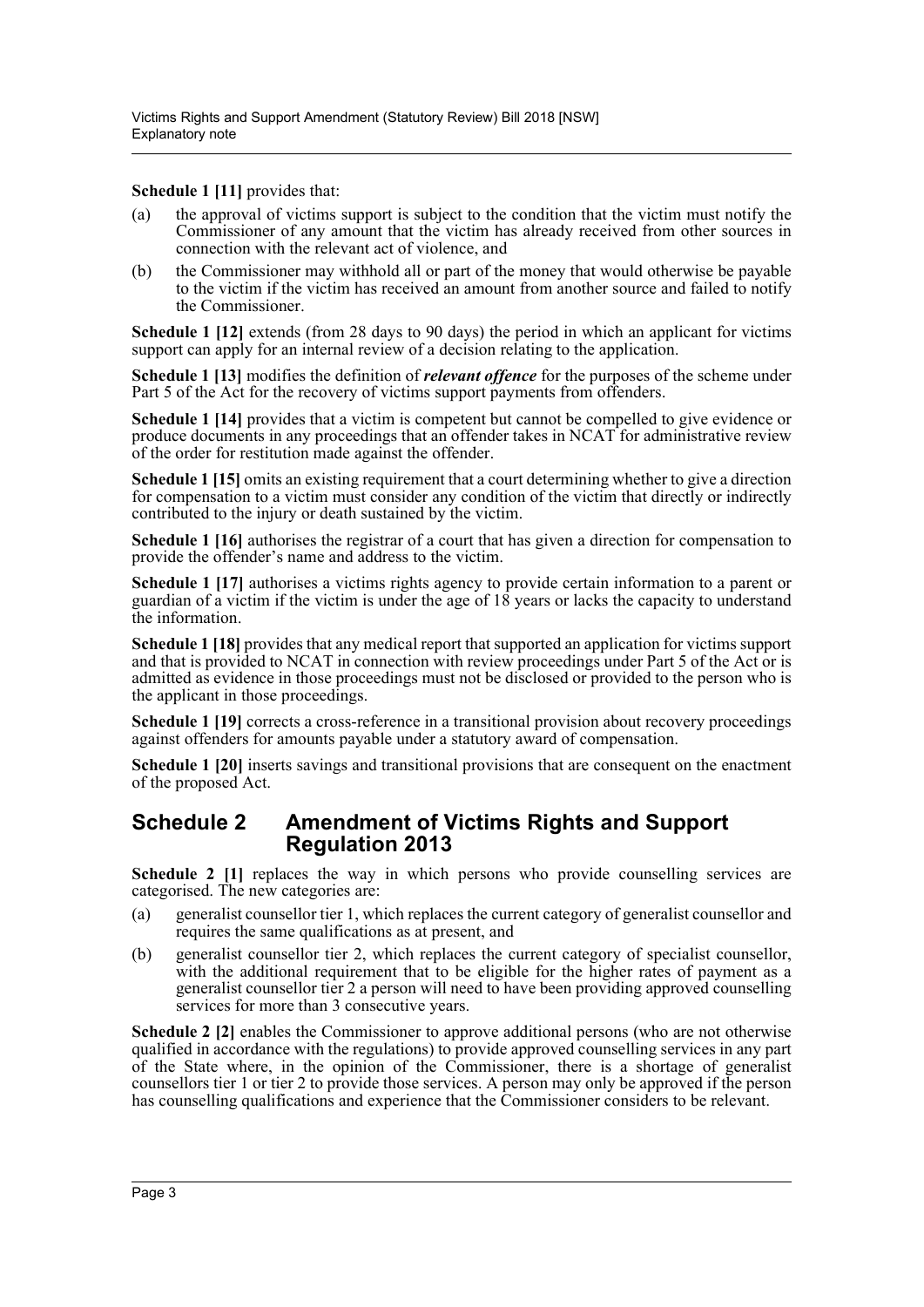**Schedule 2 [3]** provides that any limit imposed on payments for approved counselling services applies in relation to each act of violence committed in respect of any person and not in respect of each person (as at present), so that a person who makes a further application for victims support for a separate act of violence is not disadvantaged.

**Schedule 2 [4]** increases the period for approved counselling services for a victim who is a family victim or relevant family member from 20 hours to a maximum of 22 hours (consistent with the existing entitlement of primary victims who are eligible for 22 hours of counselling).

**Schedule 2 [5]** enables victims to have immediate access to counselling services by making it clear that the Commissioner may authorise payments for approved counselling services even though the application for victims support has not yet been determined. The amendment also enables the Commissioner to authorise payments for approved counselling services on an ongoing basis to victims of child sexual assault or physical abuse while under the age of 18 years.

**Schedule 2 [6]** allows payments for the provision of approved counselling services to a group of victims under an approved program to be determined at an hourly rate for the group as a whole, rather than being based on the hours provided to each victim in the group.

**Schedule 2 [7] and [8]** update the table of amounts payable per hour of approved counselling services as a consequence of the amendment made by Schedule 2 [1].

**Schedule 2 [9]** modifies the way in which actual loss of earnings is calculated for the purposes of providing financial assistance to victims.

**Schedule 2 [10]** increases the maximum amount payable to family victims for funeral expenses from \$8,000 to \$9,500.

**Schedule 2** [11] inserts savings and transitional provisions consequent on the enactment of the proposed Act.

## **Schedule 3 Amendment of other legislation**

**Schedule 3.1** amends the *Children (Criminal Proceedings) Act 1987* to provide that proceedings for an offence against section 15A (which prohibits the publishing and broadcasting of the names of children involved in criminal proceedings and their siblings) that are brought before the Local Court must be commenced within 2 years of the date of the alleged offence. At present, the time limit for commencing those proceedings is 6 months after the offence.

**Schedule 3.2** amends the *Civil and Administrative Tribunal Act 2013* as a consequence of the amendment made by Schedule 1 [14] to the proposed Act.

**Schedule 3.3** amends the *Crimes Act 1900* to provide that proceedings for an offence against section 578A (which prohibits the publication of matter that identifies victims of certain sexual offences) that are brought before the Local Court must be commenced within 2 years of the date of the alleged offence. At present, the time limit for commencing those proceedings is 6 months after the offence.

**Schedule 3.4** amends the *Crimes (Domestic and Personal Violence) Act 2007* to make it clear that when the Children's Court is hearing care proceedings, the Court may make an apprehended violence order for the protection of either the child to whom the care proceedings relates or any other person who is a relative of the child or who resides on the same property, as well as an order protecting both. At present the provision may be interpreted as requiring the apprehended violence order to be made for the protection of both the child and a relative or other person.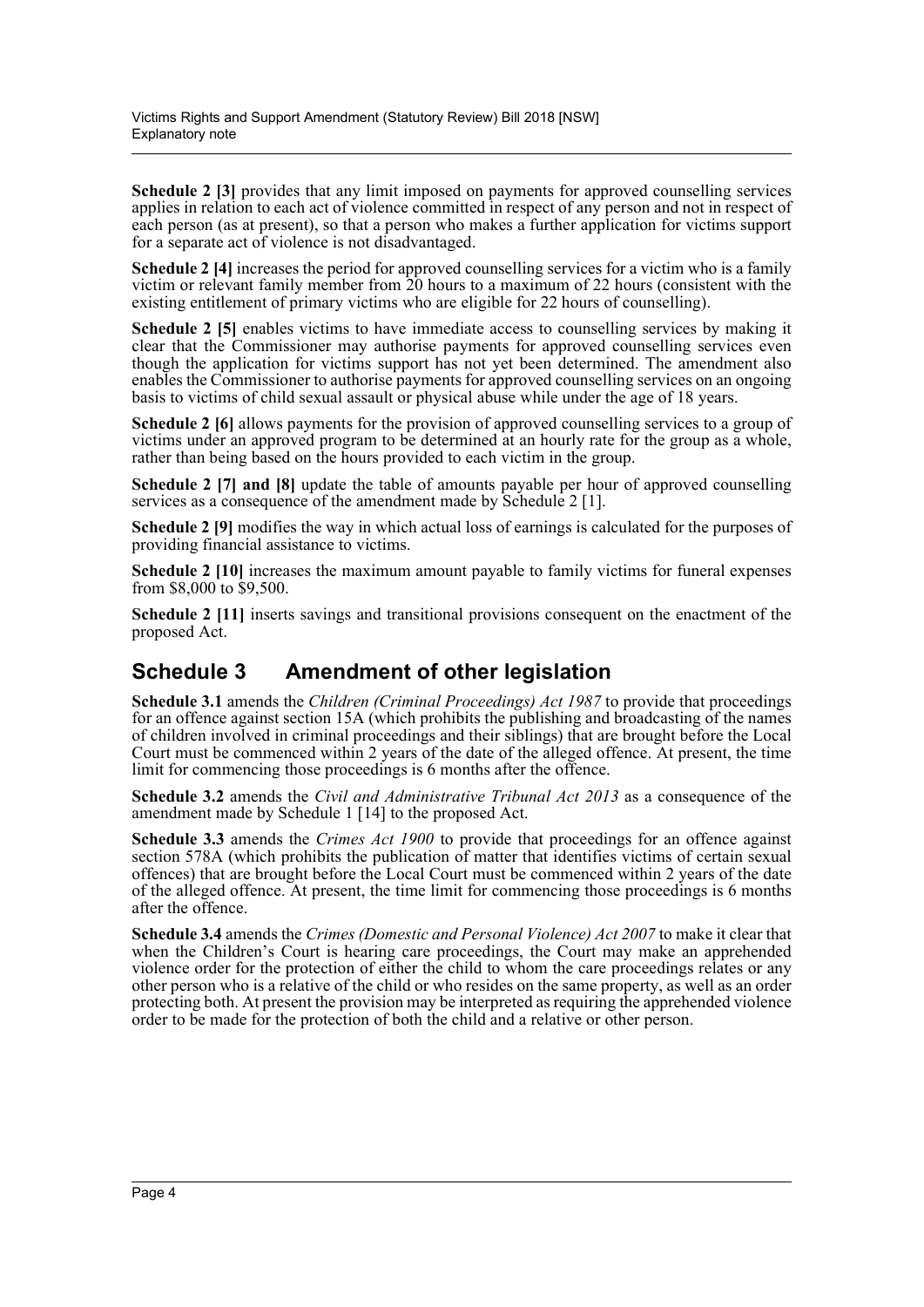First print



New South Wales

# **Victims Rights and Support Amendment (Statutory Review) Bill 2018**

# **Contents**

|                   |                                                                | Page |
|-------------------|----------------------------------------------------------------|------|
|                   | Name of Act                                                    | 2    |
|                   | Commencement                                                   | 2    |
| Schedule 1        | Amendment of Victims Rights and Support Act 2013 No 37         |      |
| <b>Schedule 2</b> | <b>Amendment of Victims Rights and Support Regulation 2013</b> |      |
| Schedule 3        | Amendment of other legislation                                 | 10   |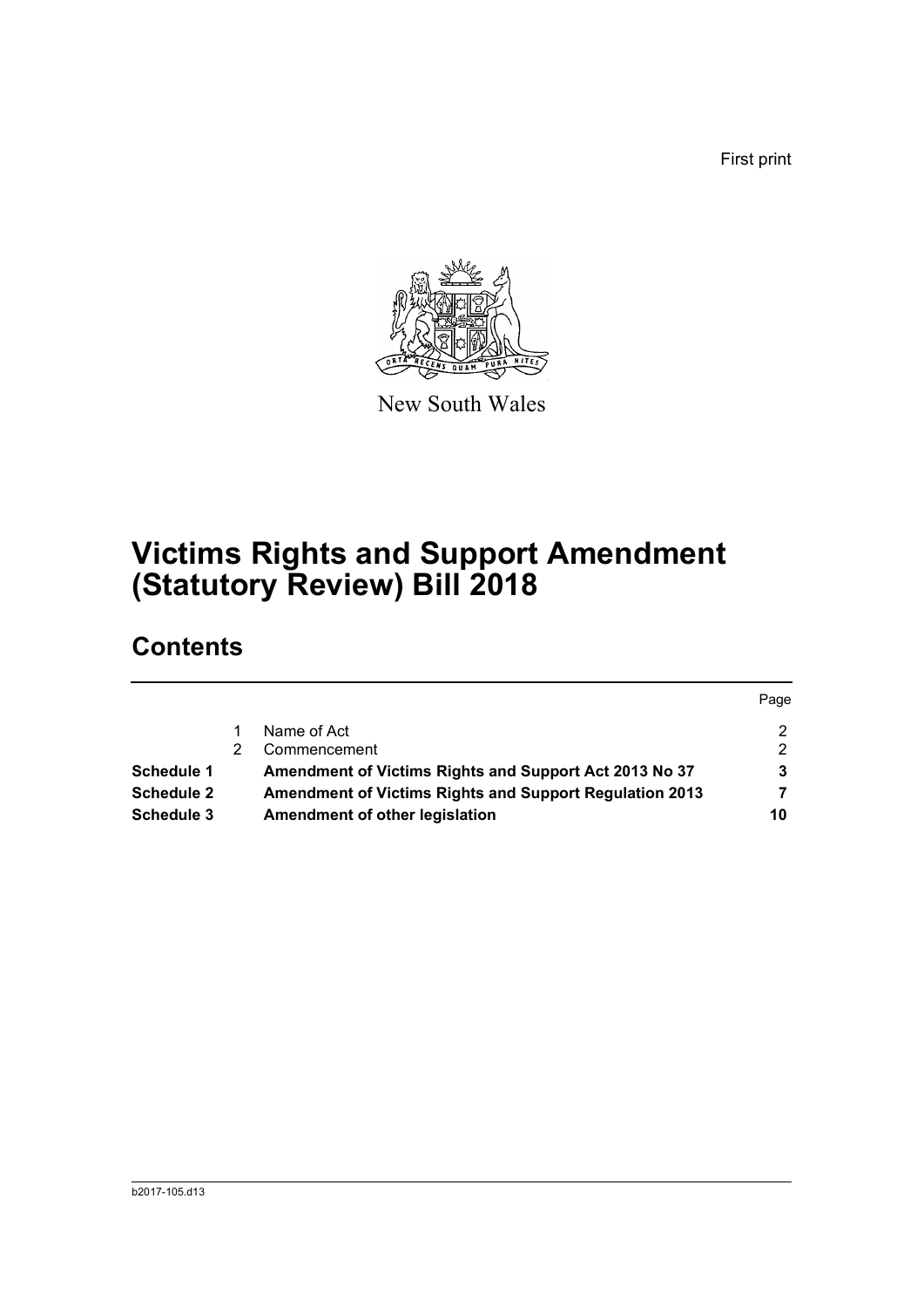

New South Wales

# **Victims Rights and Support Amendment (Statutory Review) Bill 2018**

No , 2018

### **A Bill for**

An Act to make miscellaneous amendments to the *Victims Rights and Support Act 2013* and the *Victims Rights and Support Regulation 2013* resulting from a review of that legislation; and for other purposes.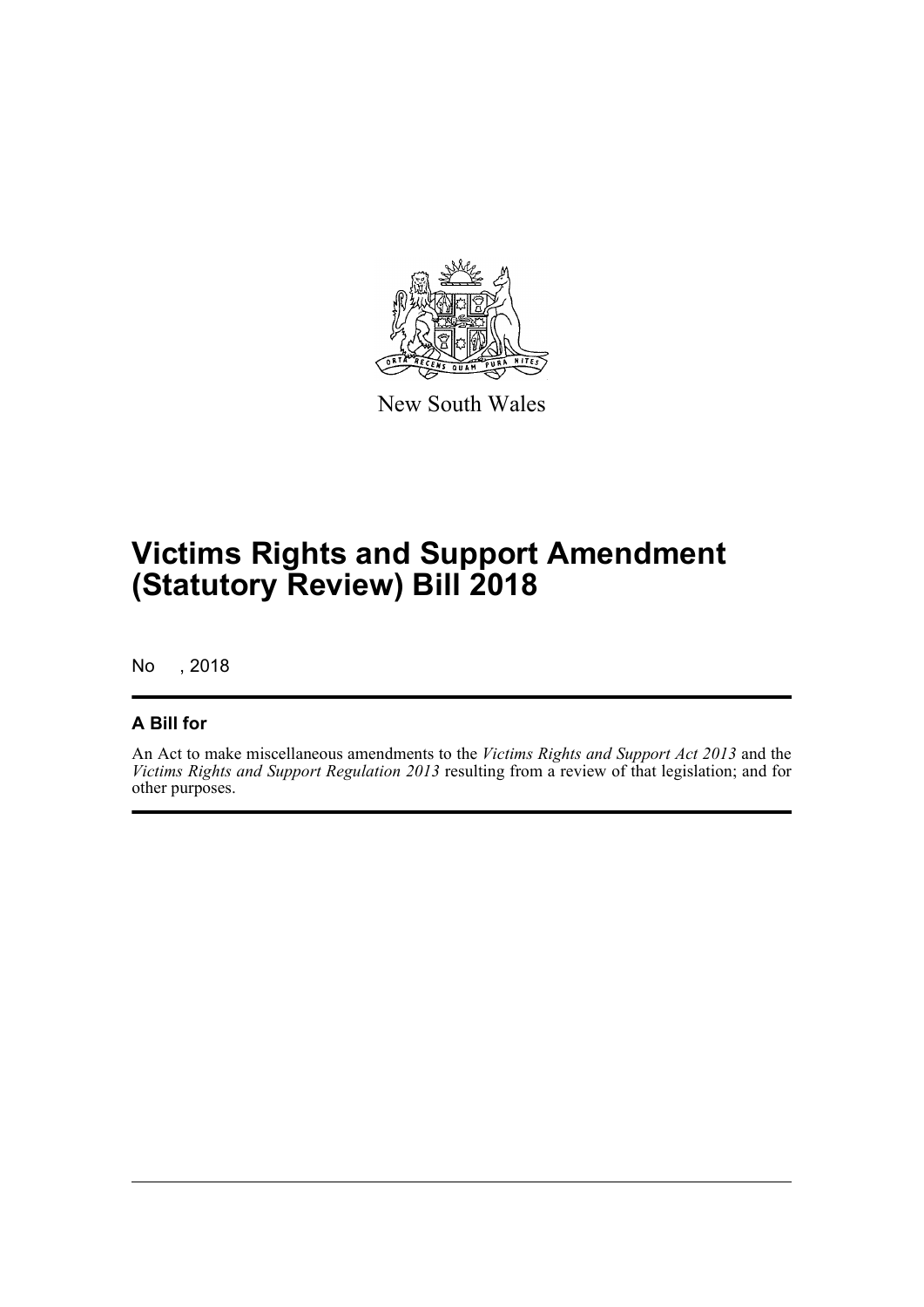<span id="page-6-1"></span><span id="page-6-0"></span>

| The Legislature of New South Wales enacts:                                        |               |
|-----------------------------------------------------------------------------------|---------------|
| Name of Act                                                                       | $\mathcal{P}$ |
| This Act is the Victims Rights and Support Amendment (Statutory Review) Act 2018. | 3             |
| <b>Commencement</b>                                                               | 4             |
| This Act commences on a day or days to be appointed by proclamation.              | 5             |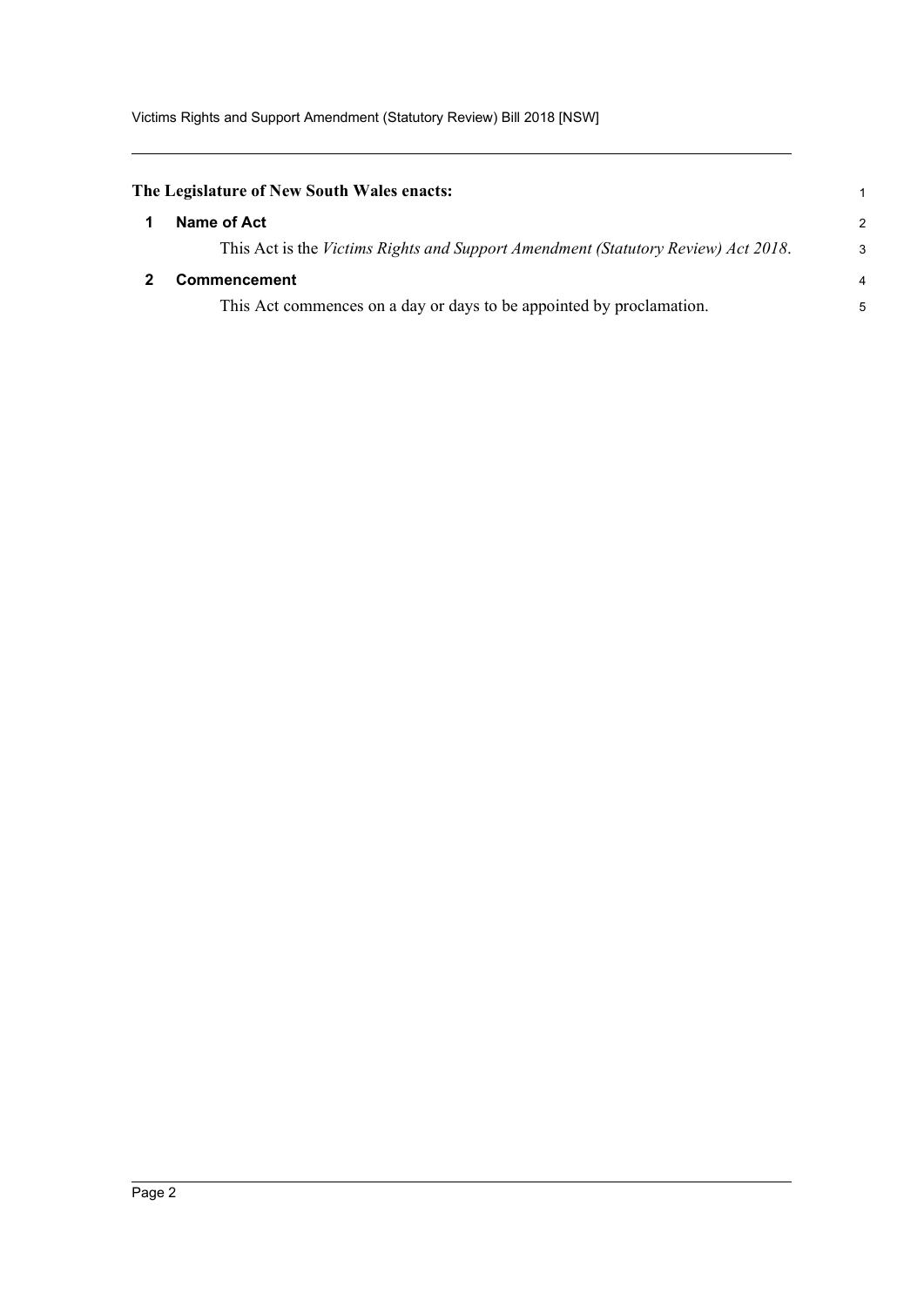## <span id="page-7-0"></span>**Schedule 1 Amendment of Victims Rights and Support Act 2013 No 37**

### **[1] Section 36 Recognition payments**

Omit section 36 (1) (a) and (b). Insert instead:

- (a) a category A recognition payment of an amount prescribed by the regulations is payable:
	- (i) to each family victim (other than a child referred to in subparagraph (ii)) who, immediately before the death of a primary victim as a result of an act of violence described in section 35 (1), was financially dependent on the primary victim, and

1  $\mathcal{L}$ 

38 39

40 41

42 43

- (ii) to each child of a primary victim who, immediately before the death of the primary victim as a result of an act of violence described in section 35 (1), was under the age of 18 years,
- (b) a category A recognition payment of an amount prescribed by the regulations is payable to the following who were not, immediately before the death of the primary victim concerned, financially dependent on a primary victim who died as a result of an act of violence described in section  $35(1)$ :
	- (i) a parent, step-parent or guardian of the primary victim,
	- (ii) any person who, immediately before the death of the primary victim, was the victim's spouse or de facto partner as referred to in section 22 (3) (b),

### **[2] Section 39 Documentary evidence**

Insert "or a report by an agency that provides support services to victims of crime" after "police report" in section 39 (2) (a).

### **[3] Section 39 (2) (b)**

Omit the paragraph. Insert instead:

- (b) for an application for financial assistance for economic loss under section 26 or 27 or for a recognition payment--is:
	- (i) a police report, or a report by a Government agency or any other agency that provides support services to victims of crime, sufficient to support, on the balance of probability, the applicant's claim to be a victim of an act of violence, and
	- (ii) a medical, dental or counselling report verifying that the applicant or child who is the primary victim concerned has actually been injured as a result of an act of violence.

| [4] Section 40 Time for making, and duration of, applications                              |
|--------------------------------------------------------------------------------------------|
| Omit "subsections $(2)$ and $(3)$ " from section 40 $(1)$ . Insert instead "this section". |
| [5] Section 40 (1) and (3)                                                                 |

Insert "or a recognition payment" after "financial support" wherever occurring.

#### **[6] Section 40 (4)**

Omit the subsection.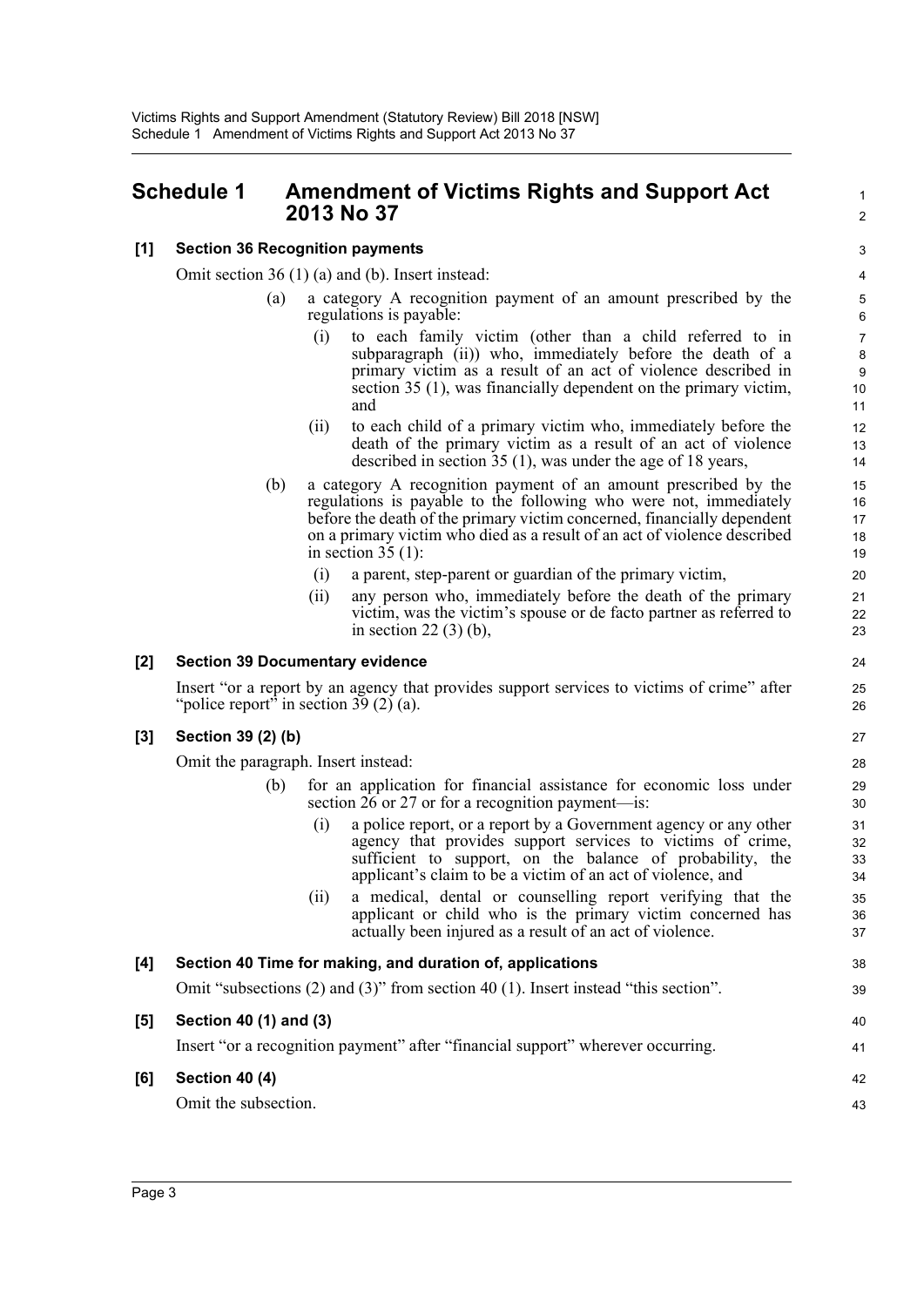| [7]    | <b>Section 41A</b>                                               |                               |                                                                        |                                                                                                                                                                                                                                                                                                                        |                        |  |  |
|--------|------------------------------------------------------------------|-------------------------------|------------------------------------------------------------------------|------------------------------------------------------------------------------------------------------------------------------------------------------------------------------------------------------------------------------------------------------------------------------------------------------------------------|------------------------|--|--|
|        |                                                                  | Insert after section 41:      |                                                                        |                                                                                                                                                                                                                                                                                                                        | 2                      |  |  |
|        | 41A                                                              |                               | Lapsing of application if evidence to support application not provided |                                                                                                                                                                                                                                                                                                                        |                        |  |  |
|        |                                                                  | (1)                           |                                                                        | An application for victims support lapses if:                                                                                                                                                                                                                                                                          | 4                      |  |  |
|        |                                                                  |                               | (a)                                                                    | 12 months has passed since the applicant was first requested to provide<br>evidence to support the application, and                                                                                                                                                                                                    | 5<br>6                 |  |  |
|        |                                                                  |                               | (b)                                                                    | the applicant has, during that 12-month period, been requested on at<br>least 3 separate occasions to provide that evidence, and                                                                                                                                                                                       | $\overline{7}$<br>8    |  |  |
|        |                                                                  |                               | (c)                                                                    | the Commissioner decides that the applicant does not have a valid<br>reason for failing to provide that evidence.                                                                                                                                                                                                      | $\boldsymbol{9}$<br>10 |  |  |
|        |                                                                  | (2)                           |                                                                        | Subsection (1) applies regardless of whether any claim under the application<br>has been determined.                                                                                                                                                                                                                   | 11<br>12               |  |  |
|        |                                                                  | (3)                           |                                                                        | The Commissioner is to notify the applicant that the application has lapsed<br>under this section.                                                                                                                                                                                                                     | 13<br>14               |  |  |
|        |                                                                  | (4)                           |                                                                        | The lapsing of an application for victims support under this section does not<br>prevent the applicant from making another application for victims support.                                                                                                                                                            | 15<br>16               |  |  |
| [8]    |                                                                  |                               |                                                                        | <b>Section 43 Determination of applications</b>                                                                                                                                                                                                                                                                        | 17                     |  |  |
|        |                                                                  |                               |                                                                        | Insert after section 43 $(6)$ :                                                                                                                                                                                                                                                                                        | 18                     |  |  |
|        |                                                                  | (7)                           |                                                                        | The Commissioner may, only on the Commissioner's own initiative, amend a<br>notice given under this section to correct an error in the notice.                                                                                                                                                                         | 19<br>20               |  |  |
| [9]    |                                                                  |                               |                                                                        | Section 44 Reasons for not approving the giving of victims support or for reducing<br>amount of financial support or recognition payment                                                                                                                                                                               | 21<br>22               |  |  |
|        |                                                                  |                               |                                                                        | Omit "condition," from section 44 $(1)$ (a).                                                                                                                                                                                                                                                                           | 23                     |  |  |
| $[10]$ |                                                                  |                               |                                                                        | Section 44 (1) (b) and (c) and (2)                                                                                                                                                                                                                                                                                     | 24                     |  |  |
|        |                                                                  | Omit the provisions.          |                                                                        |                                                                                                                                                                                                                                                                                                                        | 25                     |  |  |
| $[11]$ |                                                                  |                               |                                                                        | Section 48 Victims support may be approved subject to conditions                                                                                                                                                                                                                                                       | 26                     |  |  |
|        | Insert after section 48 $(2)$ :                                  |                               |                                                                        |                                                                                                                                                                                                                                                                                                                        |                        |  |  |
|        |                                                                  | (2A)                          |                                                                        | An approval of victims support is also subject to the condition that the person<br>to or for whose benefit the approval is given must notify the Commissioner of<br>any amount that the person has already received from other sources in<br>connection with the act of violence to which the victims support relates. | 28<br>29<br>30<br>31   |  |  |
|        |                                                                  | (2B)                          |                                                                        | Payment under section 54 of the whole or any part of victims support may be<br>withheld by the Commissioner if the person to or for whose benefit the<br>approval is given fails to comply with subsection (2A).                                                                                                       | 32<br>33<br>34         |  |  |
| $[12]$ |                                                                  |                               |                                                                        | Section 49 Internal review of victims support decisions                                                                                                                                                                                                                                                                | 35                     |  |  |
|        |                                                                  |                               |                                                                        | Omit "28 days" from section 49 (2). Insert instead "90 days".                                                                                                                                                                                                                                                          | 36                     |  |  |
| $[13]$ |                                                                  | <b>Section 58 Definitions</b> |                                                                        |                                                                                                                                                                                                                                                                                                                        | 37                     |  |  |
|        | Omit the definition of <i>relevant offence</i> . Insert instead: |                               |                                                                        |                                                                                                                                                                                                                                                                                                                        |                        |  |  |
|        |                                                                  |                               |                                                                        | <i>relevant offence</i> means any of the following:                                                                                                                                                                                                                                                                    | 39                     |  |  |
|        |                                                                  |                               | (a)                                                                    | an offence in respect of which an act of violence (whether or not a series<br>of related acts) is found to have been committed,                                                                                                                                                                                        | 40<br>41               |  |  |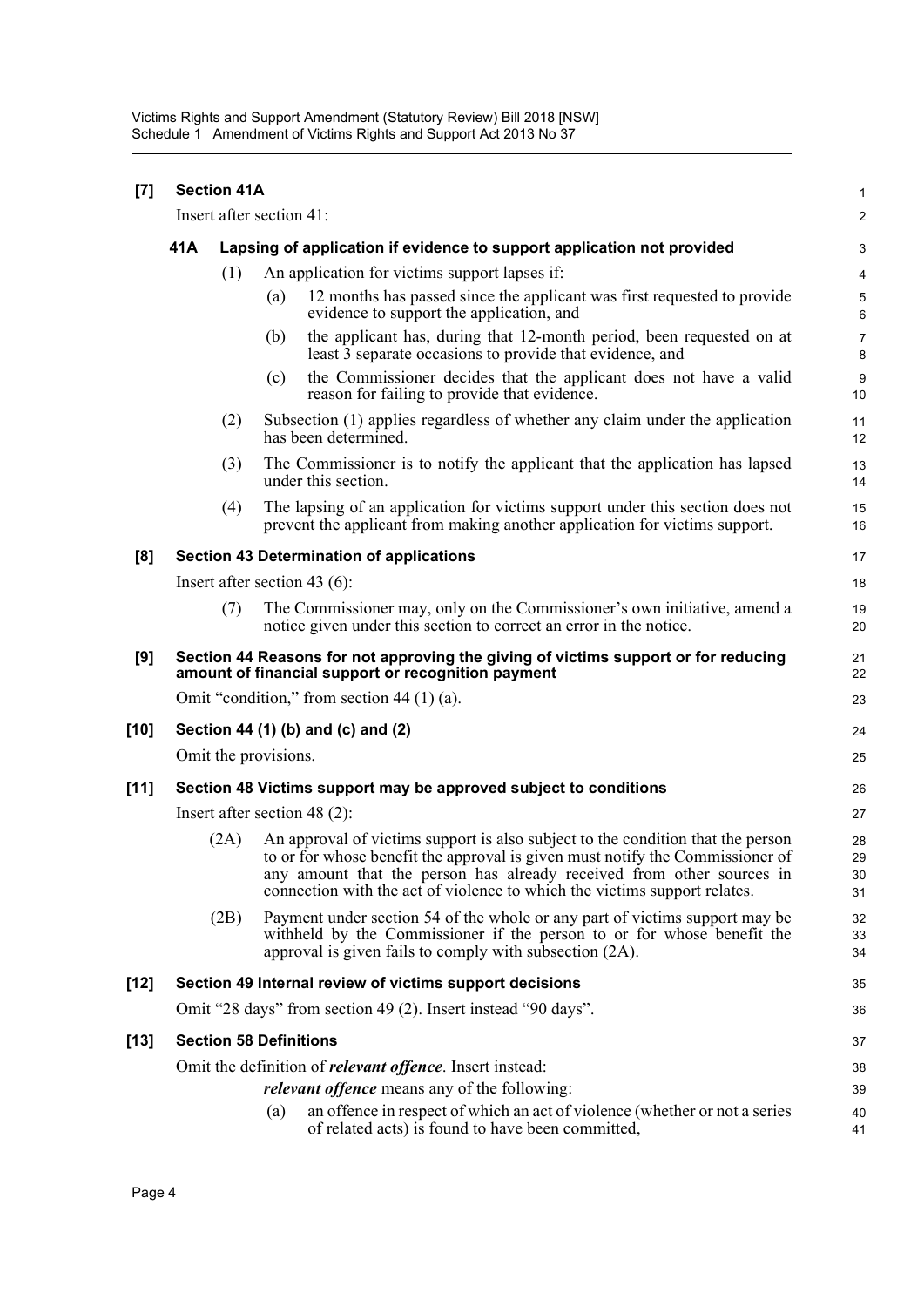|        |                                 | (b) | an offence for or in respect of which victims support is given under this<br>Act,                                                                                                                                                                                                                                                       | 1<br>$\overline{2}$          |  |  |
|--------|---------------------------------|-----|-----------------------------------------------------------------------------------------------------------------------------------------------------------------------------------------------------------------------------------------------------------------------------------------------------------------------------------------|------------------------------|--|--|
|        |                                 | (c) | any other offence if an offence referred to in paragraph (a) or (b) was<br>taken into account (under Division 3 of Part 3 of the Crimes (Sentencing)<br>Procedure) Act 1999) when sentence was passed on the offender for<br>that other offence.                                                                                        | 3<br>4<br>$\sqrt{5}$<br>6    |  |  |
| $[14]$ |                                 |     | Section 66 Administrative reviews by Tribunal                                                                                                                                                                                                                                                                                           | 7                            |  |  |
|        | Insert after section $66(7)$ :  |     |                                                                                                                                                                                                                                                                                                                                         | 8                            |  |  |
|        | (8)                             |     | In any review proceedings, a person who is a victim of the relevant offence to<br>which the proceedings relate is competent, but not compellable, to give<br>evidence or produce documents.                                                                                                                                             | $\boldsymbol{9}$<br>10<br>11 |  |  |
|        |                                 |     | Note. See also section 113 which provides that an application for victims support and<br>any documents supporting the application are, subject to that section, not admissible<br>as evidence in any legal proceedings.                                                                                                                 | 12<br>13<br>14               |  |  |
| $[15]$ |                                 |     | Section 99 Factors to be taken into consideration                                                                                                                                                                                                                                                                                       | 15                           |  |  |
|        |                                 |     | Omit "condition," from section 99 (a).                                                                                                                                                                                                                                                                                                  | 16                           |  |  |
| $[16]$ |                                 |     | Section 101 Enforcement of directions for compensation                                                                                                                                                                                                                                                                                  | 17                           |  |  |
|        |                                 |     | Insert "the name and address of" after "specifies" in section $101$ (1) (b).                                                                                                                                                                                                                                                            | 18                           |  |  |
| $[17]$ | victims                         |     | Section 112A Provision of personal information to victims of crime and family                                                                                                                                                                                                                                                           | 19<br>20                     |  |  |
|        |                                 |     | Insert after section $112A(2)$ :                                                                                                                                                                                                                                                                                                        | 21                           |  |  |
|        | (2A)                            |     | The personal information that may be provided by a victims rights agency to<br>a victim of crime in accordance with subsection $(1)$ may, if the victim is a child<br>under the age of 18 years or lacks the capacity to understand the nature of the<br>information, be disclosed by the agency to a parent or guardian of the victim. | 22<br>23<br>24<br>25         |  |  |
| $[18]$ | proceedings                     |     | Section 113 Inadmissibility and use of certain evidence in subsequent legal                                                                                                                                                                                                                                                             | 26<br>27                     |  |  |
|        | Insert after section $113(2)$ : |     |                                                                                                                                                                                                                                                                                                                                         |                              |  |  |
|        | (2A)                            |     | However, if any medical report supporting an application for victims support:                                                                                                                                                                                                                                                           | 29                           |  |  |
|        |                                 | (a) | is lodged with the Tribunal under section 58 of the Administrative<br>Decisions Review Act 1997 in connection with review proceedings<br>under Part 5 of this Act, or                                                                                                                                                                   | 30<br>31<br>32               |  |  |
|        |                                 | (b) | is admitted as evidence in review proceedings under Part 5,                                                                                                                                                                                                                                                                             | 33                           |  |  |
|        |                                 |     | the report must not be disclosed or provided to the applicant in those<br>proceedings.                                                                                                                                                                                                                                                  | 34<br>35                     |  |  |
| $[19]$ |                                 |     | Schedule 2 Savings, transitional and other provisions                                                                                                                                                                                                                                                                                   | 36                           |  |  |
|        |                                 |     | Omit "awards under Part 5" from clause 16 (1). Insert instead "amounts paid under Part 4".                                                                                                                                                                                                                                              | 37                           |  |  |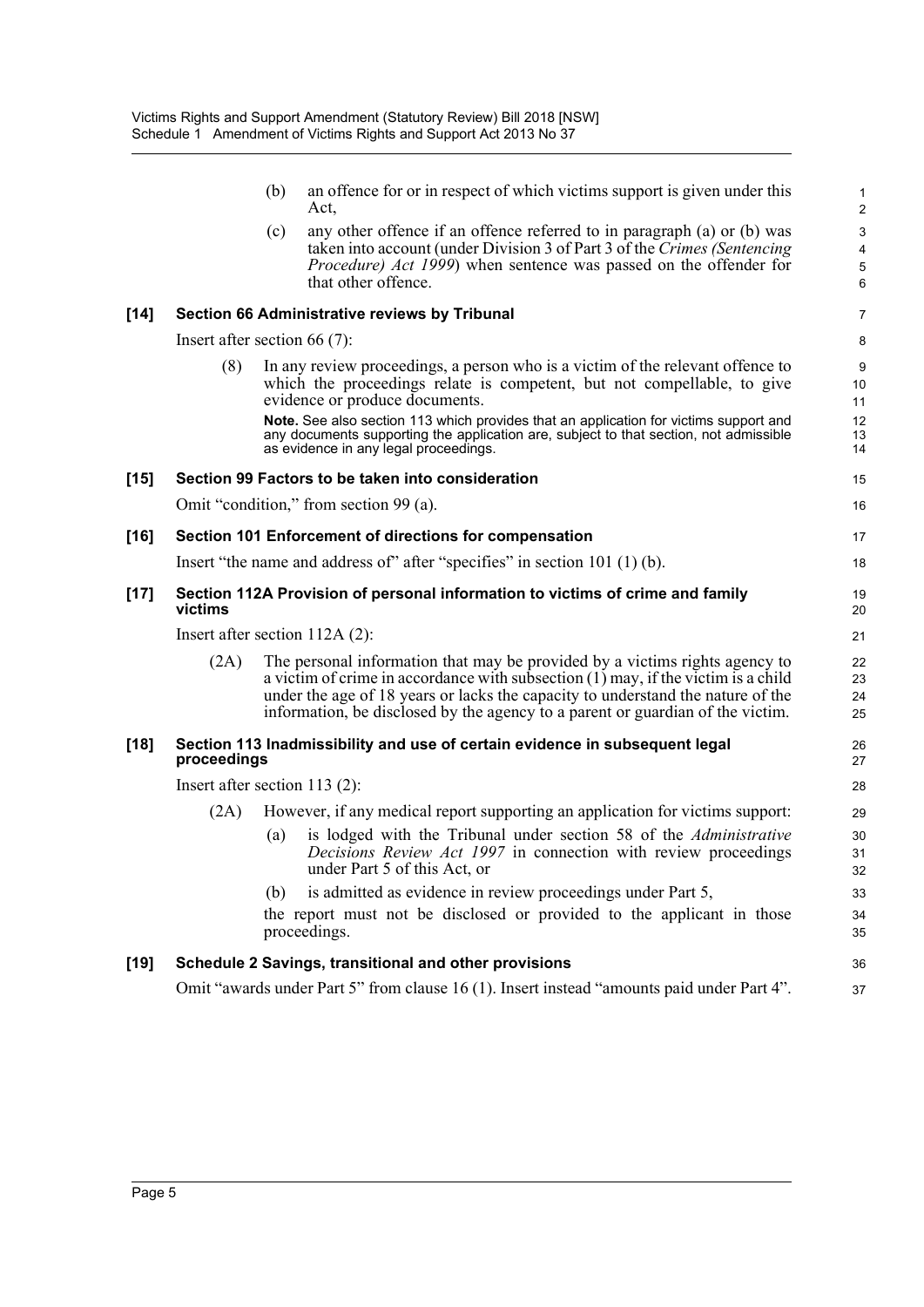| $[20]$ | <b>Schedule 2</b><br>Insert after Part 3: |     |                                                                                                                                                                                                                                             |                      |  |
|--------|-------------------------------------------|-----|---------------------------------------------------------------------------------------------------------------------------------------------------------------------------------------------------------------------------------------------|----------------------|--|
|        | Part 4                                    |     | <b>Provisions consequent on enactment of Victims</b><br><b>Rights and Support Amendment (Statutory Review)</b><br><b>Act 2018</b>                                                                                                           | 3<br>4<br>5          |  |
|        | 25                                        |     | <b>Application of amendments</b>                                                                                                                                                                                                            |                      |  |
|        |                                           | (1) | In this clause:<br>amending Act means the Victims Rights and Support Amendment (Statutory<br>Review) Act 2018.                                                                                                                              | 7<br>8<br>9          |  |
|        |                                           |     | <b>former Act</b> means the Victims Support and Rehabilitation Act 1996 or the Act<br>repealed by that Act.                                                                                                                                 | 10<br>11             |  |
|        |                                           | (2) | Subject to this clause, an amendment made by Schedule 1 to the amending Act<br>does not apply in relation to an application for victims support made before the<br>commencement of the amendment.                                           | 12<br>13<br>14       |  |
|        |                                           | (3) | Sections 43 $(7)$ and 48 $(2A)$ and $(2B)$ , as inserted by the amending Act, extend<br>to an application for victims support made, but not determined, before the<br>commencement of those provisions.                                     | 15<br>16<br>17       |  |
|        |                                           | (4) | The amendments to sections 44 and 49 made by the amending Act extend to<br>an application for victims support made, but not determined, before the<br>commencement of those amendments.                                                     | 18<br>19<br>20       |  |
|        |                                           | (5) | The amendment to section 58 made by the amending Act extends to an order<br>for restitution made under Part 5 of this Act or a former Act before the<br>commencement of that amendment and that has not been determined by the<br>Tribunal. | 21<br>22<br>23<br>24 |  |
|        |                                           | (6) | Section 113 (2A), as inserted by the amending Act, does not apply in relation<br>to proceedings before the Tribunal that have commenced before the<br>commencement of that provision.                                                       | 25<br>26<br>27       |  |
|        |                                           | (7) | This clause does not apply to the amendments made by the amending Act to<br>this Schedule.                                                                                                                                                  | 28<br>29             |  |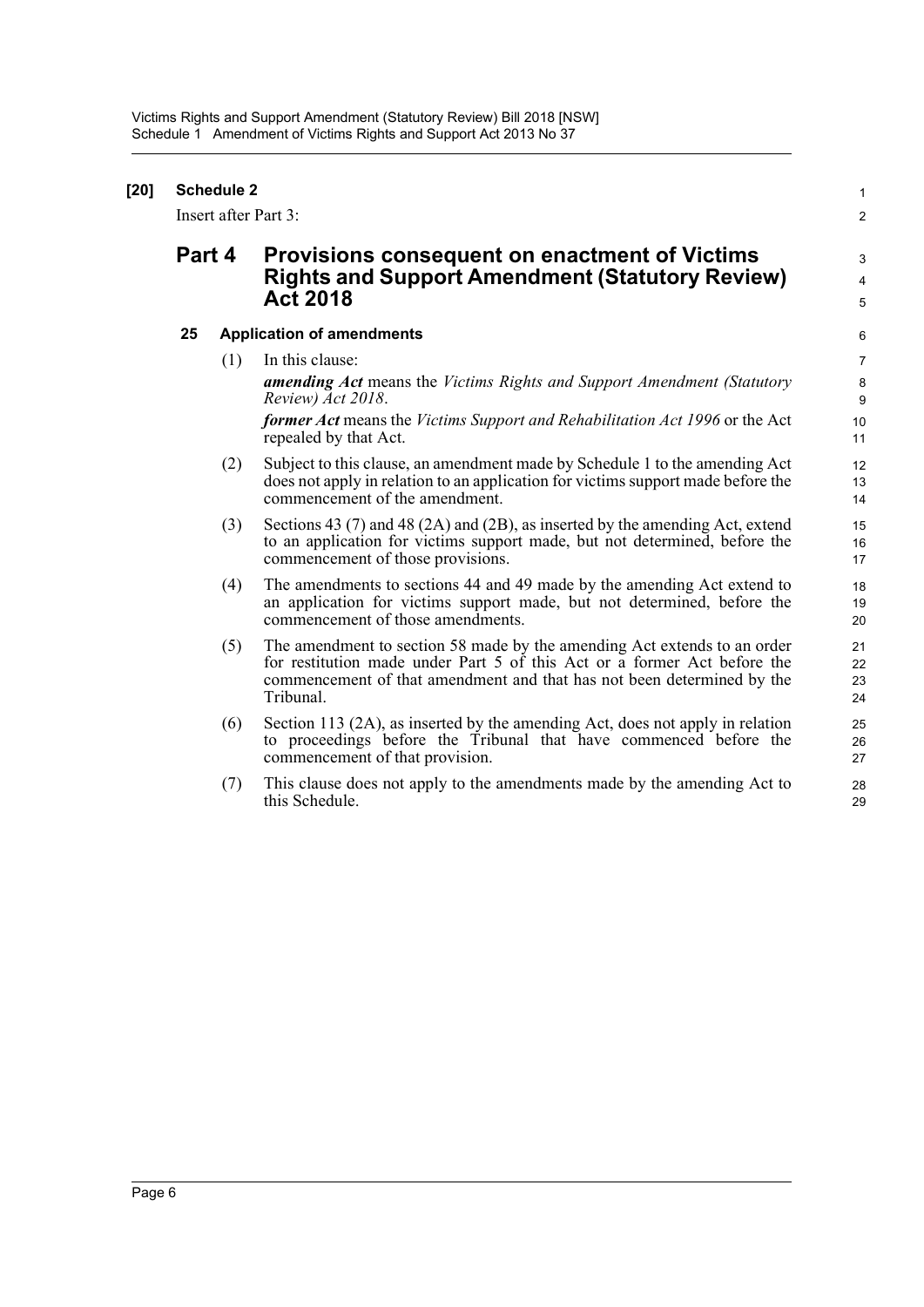## <span id="page-11-0"></span>**Schedule 2 Amendment of Victims Rights and Support Regulation 2013**

**[1] Clause 4 Definitions**

Omit the definitions of *generalist counsellor* and *specialist counsellor*.

Insert in alphabetical order:

*generalist counsellor tier 1* means a person who is a registered psychologist or is eligible for membership of the Australian Association of Social Workers (other than as a student member).

1  $\mathcal{L}$ 

*generalist counsellor tier 2* means a person who:

- (a) is a registered psychologist or is eligible for membership of the Australian Association of Social Workers (other than as a student member), and
- (b) has provided (whether before or after this definition was inserted by the *Victims Rights and Support Amendment (Statutory Review) Act 2018*) approved counselling services under the Act for more than 3 consecutive years, and
- (c) holds post-graduate qualifications consisting of a Masters degree (or a higher level qualification) in social work, clinical psychology, clinical neuropsychology, counselling psychology or forensic psychology, and
- (d) has, in the opinion of the Commissioner, specialist counselling skills that justify the person being paid at the rate applicable to a generalist counsellor tier 2.

### **[2] Clause 4A**

Insert after clause 4:

### **4A Approval of other persons as counsellors**

- (1) The Commissioner may approve a person who:
	- (a) has counselling qualifications and experience the Commissioner considers to be relevant, and
	- (b) is not a generalist counsellor tier 1 or tier 2,

to provide approved counselling services in any part of the State where, in the opinion of the Commissioner, there is a shortage of generalist counsellors tier 1 or tier 2 to provide those services.

- (2) The approval of a person under this clause to provide approved counselling services is subject to any conditions imposed by the Commissioner.
- (3) In approving a person under this clause, the Commissioner is to have regard to the following:
	- (a) the person's experience in dealing with victims of crime,
	- (b) whether there is an existing therapeutic relationship between the person and victims of crime living in the part of the State concerned.
- (4) A person who is approved under this clause to provide approved counselling services is, for the purposes of clause 6, taken to be a generalist counsellor tier 1.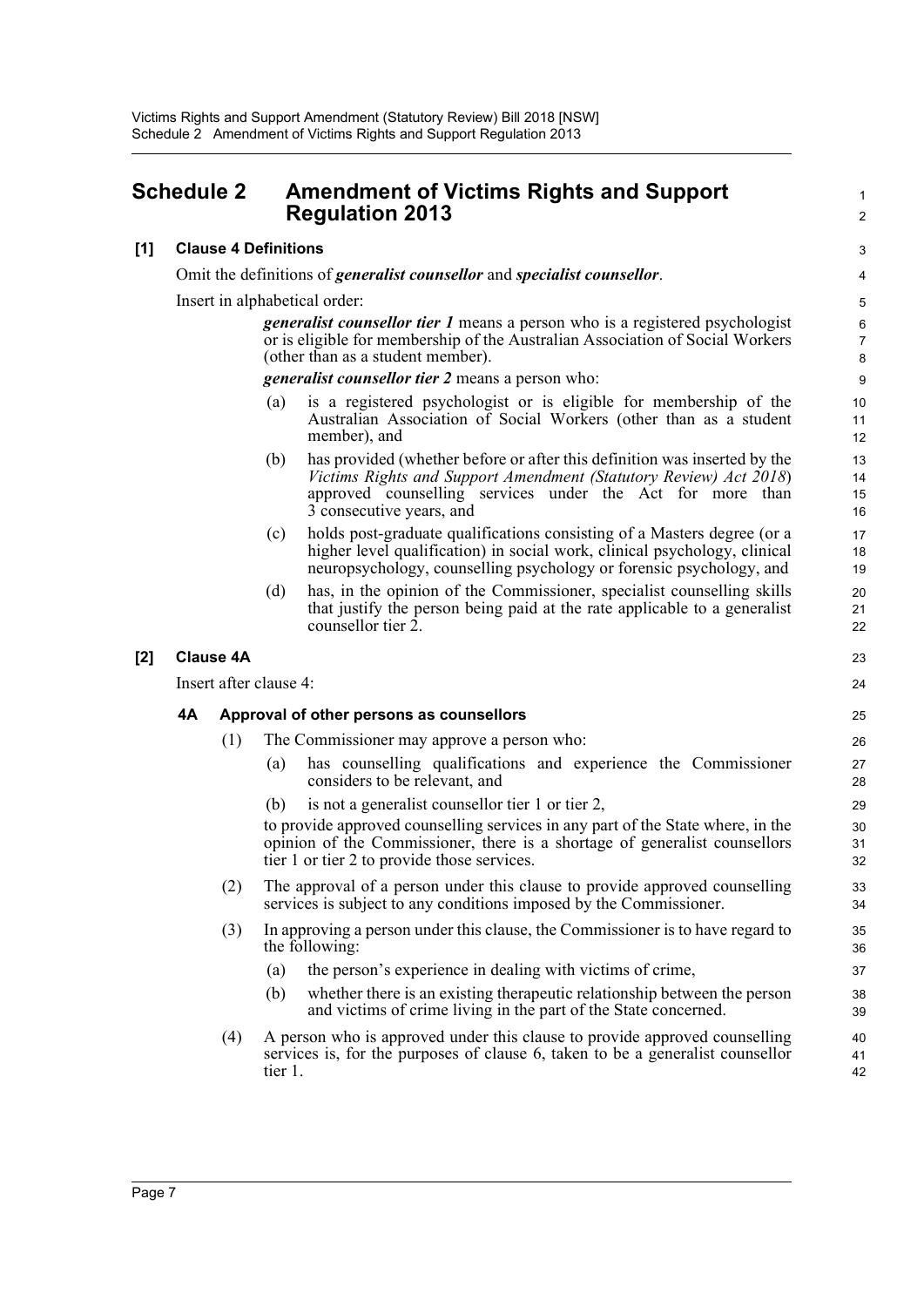| $[3]$              | <b>Clause 5 Authorisation of payments for approved counselling services</b>    |                              |         |                                                                                                                                                                                                                                                                                            |                           |  |
|--------------------|--------------------------------------------------------------------------------|------------------------------|---------|--------------------------------------------------------------------------------------------------------------------------------------------------------------------------------------------------------------------------------------------------------------------------------------------|---------------------------|--|
|                    | Insert before clause $5(1)$ :                                                  |                              |         |                                                                                                                                                                                                                                                                                            |                           |  |
|                    |                                                                                | (1A)                         |         | Any limit imposed by this clause:                                                                                                                                                                                                                                                          | 3                         |  |
|                    |                                                                                |                              | (a)     | on the period that payments for approved counselling services may be<br>authorised for a person, or                                                                                                                                                                                        | 4<br>5                    |  |
|                    |                                                                                |                              | (b)     | on the amount of payments for approved counselling services that may<br>be authorised for a person,                                                                                                                                                                                        | $\,6\,$<br>$\overline{7}$ |  |
|                    |                                                                                |                              | person. | is a limit that applies to each act of violence committed in respect of the                                                                                                                                                                                                                | 8<br>9                    |  |
| [4]                |                                                                                | Clause 5 (6) (a)             |         |                                                                                                                                                                                                                                                                                            | 10                        |  |
|                    |                                                                                |                              |         | Omit "20 hours". Insert instead "22 hours".                                                                                                                                                                                                                                                | 11                        |  |
| $[5]$              |                                                                                | <b>Clauses 5A and 5B</b>     |         |                                                                                                                                                                                                                                                                                            | 12                        |  |
|                    |                                                                                | Insert after clause 5:       |         |                                                                                                                                                                                                                                                                                            | 13                        |  |
|                    | <b>5A</b>                                                                      |                              |         | Immediate access to counselling services                                                                                                                                                                                                                                                   | 14                        |  |
|                    |                                                                                | (1)                          |         | Without limiting clause $5(2)$ , the Commissioner may consider a person to be<br>a victim of an act of violence for the purposes of authorising payments for<br>approved counselling services for that person in accordance with this Part.                                                | 15<br>16<br>17            |  |
|                    |                                                                                | (2)                          |         | Subclause (1) is subject to any subsequent finding by the Commissioner that<br>the person is not a victim of an act of violence.                                                                                                                                                           | 18<br>19                  |  |
|                    | 5B                                                                             | abuse                        |         | Ongoing counselling services for victims of child sexual assault or physical                                                                                                                                                                                                               | 20<br>21                  |  |
|                    |                                                                                |                              |         | Despite any provision of clause 5 to the contrary, the Commissioner may<br>authorise payments for approved counselling services on an ongoing basis for:                                                                                                                                   | 22<br>23                  |  |
|                    |                                                                                |                              | (a)     | a person under the age of 18 years who is a victim of sexual assault or<br>physical abuse, or                                                                                                                                                                                              | 24<br>25                  |  |
|                    |                                                                                |                              | (b)     | a person who, while under the age of 18 years, was a victim of sexual<br>assault or physical abuse.                                                                                                                                                                                        | 26<br>27                  |  |
| [6]                |                                                                                |                              |         | <b>Clause 6 Amount of payments</b>                                                                                                                                                                                                                                                         | 28                        |  |
|                    |                                                                                | Insert after clause $6(4)$ : |         |                                                                                                                                                                                                                                                                                            | 29                        |  |
|                    |                                                                                |                              |         | (4A) A reference in this clause to the provision of approved counselling services to<br>a victim includes, in the case where approved counselling services are<br>provided to a group of victims under an approved program, a reference to the<br>provision of the services to that group. | 30<br>31<br>32<br>33      |  |
| $\left[ 7 \right]$ | Clause 6, Table                                                                |                              |         |                                                                                                                                                                                                                                                                                            |                           |  |
|                    |                                                                                |                              |         | Omit "Generalist counsellors". Insert instead "Generalist counsellors tier 1".                                                                                                                                                                                                             | 35                        |  |
| [8]                | Clause 6, Table                                                                |                              |         |                                                                                                                                                                                                                                                                                            | 36                        |  |
|                    | Omit "Specialist counsellors". Insert instead "Generalist counsellors tier 2". |                              |         |                                                                                                                                                                                                                                                                                            |                           |  |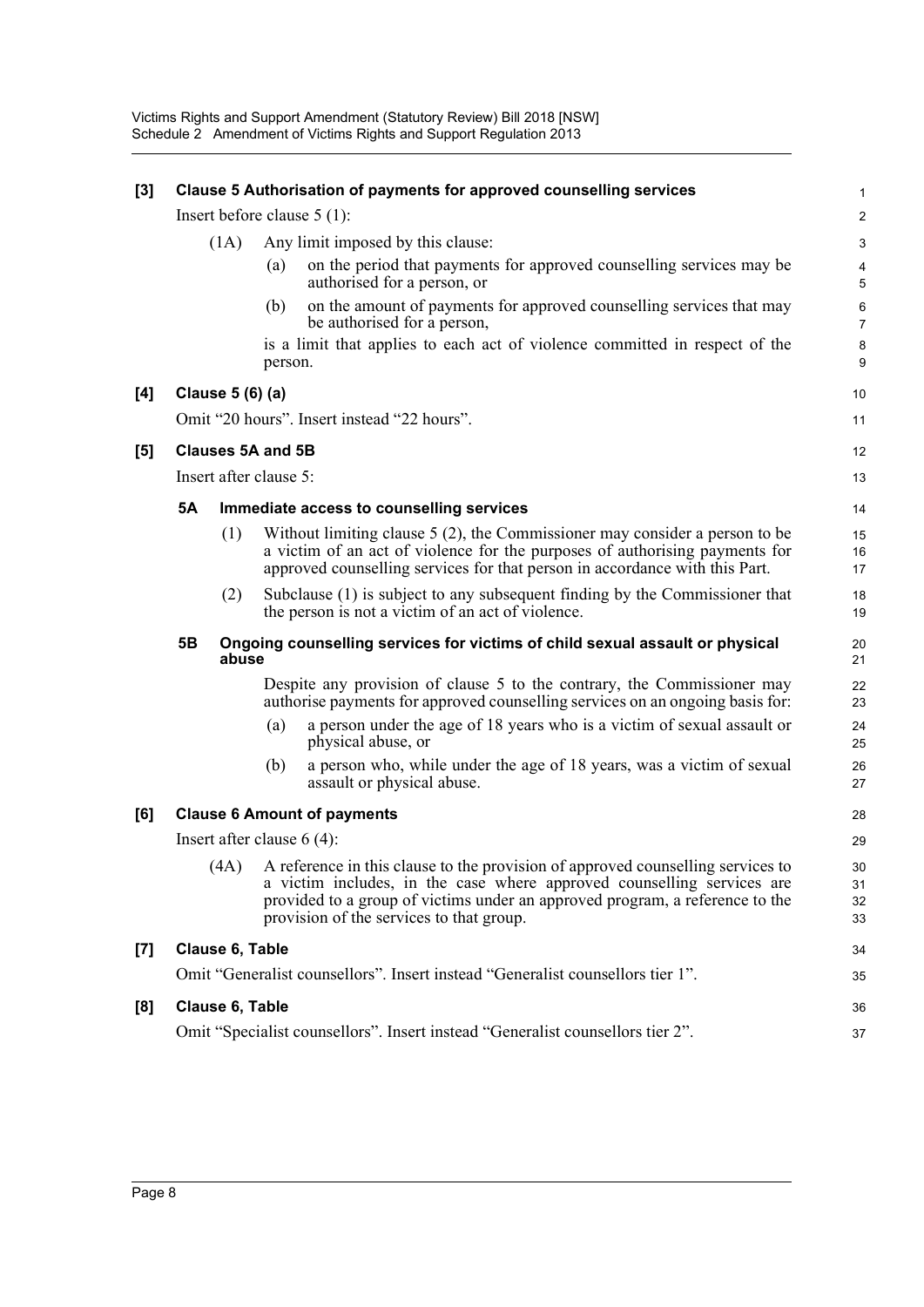| [9]    |    | <b>Clause 7 Calculation of actual loss of earnings</b>                                                                                                                                                                         | $\mathbf{1}$        |
|--------|----|--------------------------------------------------------------------------------------------------------------------------------------------------------------------------------------------------------------------------------|---------------------|
|        |    | Omit "the <i>Workers Compensation Act 1987</i> after the first 26 weeks of incapacity within the<br>meaning of clause 1 of Part 19H of Schedule 6 to that Act".                                                                | $\overline{2}$<br>3 |
|        |    | Insert instead "section 37 of the <i>Workers Compensation Act 1987</i> (as in force immediately<br>before its substitution by the Workers Compensation Legislation Amendment Act 2012) and<br>indexed in accordance with law". | 4<br>5<br>6         |
| [10]   |    | Clauses 10 (2) and 11 (b)                                                                                                                                                                                                      | $\overline{7}$      |
|        |    | Omit "\$8,000" wherever occurring. Insert instead "\$9,500".                                                                                                                                                                   | 8                   |
| $[11]$ |    | Part 5, Division 4                                                                                                                                                                                                             | 9                   |
|        |    | Insert after Division 3:                                                                                                                                                                                                       | 10                  |
|        |    | <b>Division 4</b><br>Provisions consequent on enactment of Victims Rights<br>and Support Amendment (Statutory Review) Act 2018                                                                                                 | 11<br>12            |
|        | 30 | <b>Definition</b>                                                                                                                                                                                                              | 13                  |
|        |    | In this Division:                                                                                                                                                                                                              | 14                  |
|        |    | <b>amending Act</b> means the Victims Rights and Support Amendment (Statutory<br>Review) Act 2018.                                                                                                                             | 15<br>16            |
|        | 31 | <b>Application of amendments</b>                                                                                                                                                                                               | 17                  |
|        |    | Except as provided by clause 32, an amendment made by Schedule 2 to the<br>amending Act does not apply in relation to an application for victims support<br>that was made before the commencement of the amendment.            | 18<br>19<br>20      |
|        | 32 | <b>Existing counsellors</b>                                                                                                                                                                                                    | 21                  |
|        |    | A person who was a generalist counsellor immediately before the<br>(1)<br>commencement of Schedule 2 [1] to the amending Act is, on that<br>commencement, taken to be a generalist counsellor tier 1.                          | 22<br>23<br>24      |
|        |    | A person who was a specialist counsellor immediately before the<br>(2)<br>commencement of Schedule 2 [1] to the amending Act is, on that<br>commencement, taken to be a generalist counsellor tier 2.                          | 25<br>26<br>27      |